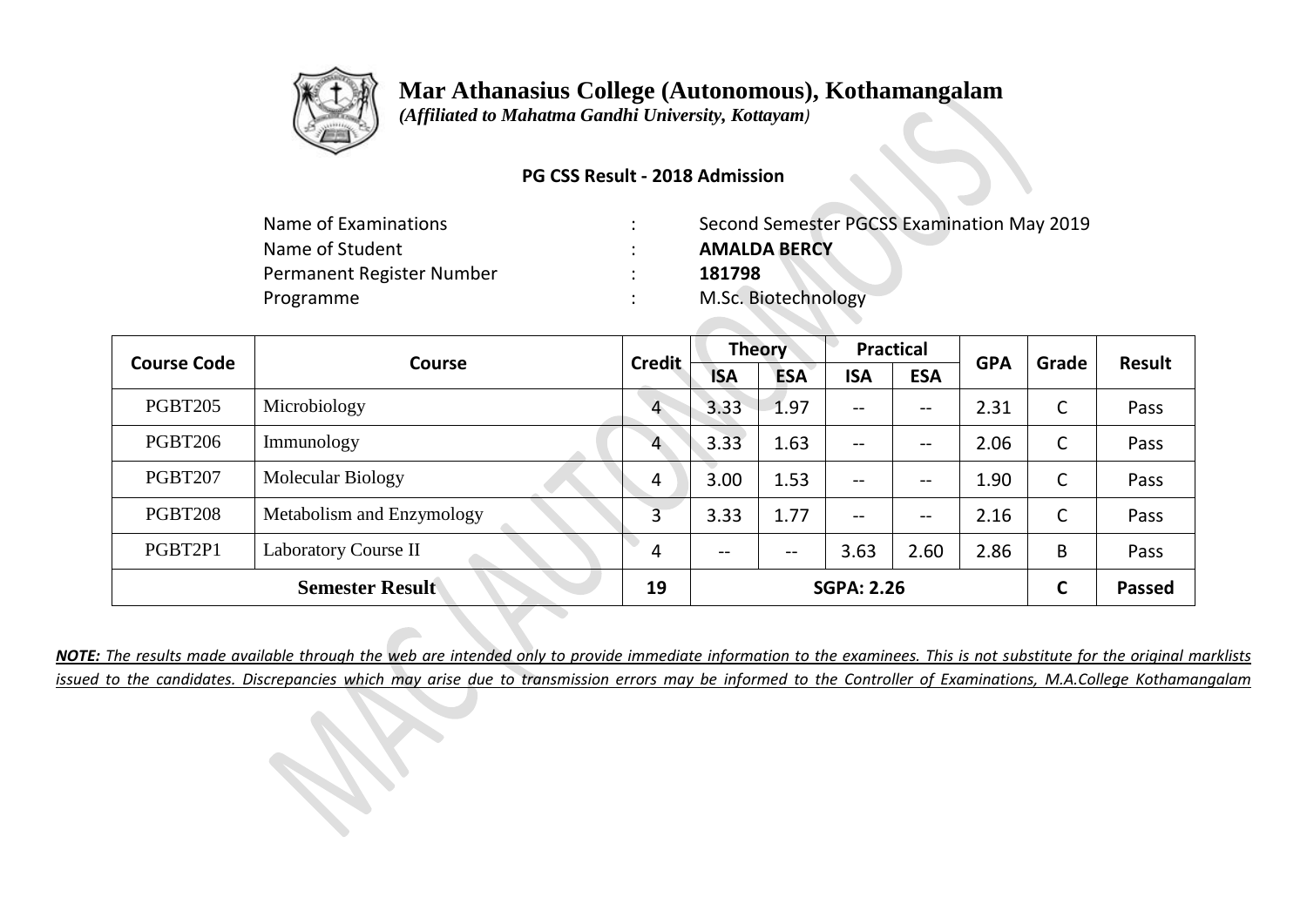

 *(Affiliated to Mahatma Gandhi University, Kottayam)*

### **PG CSS Result - 2018 Admission**

| Name of Examinations      | Second Semester PGCSS Examination May 2019 |
|---------------------------|--------------------------------------------|
| Name of Student           | <b>ANGEL JOLLY</b>                         |
| Permanent Register Number | 181799                                     |
| Programme                 | M.Sc. Biotechnology                        |

| <b>Course Code</b> | Course                    | <b>Credit</b>  | <b>Theory</b> |            | <b>Practical</b>  |            | <b>GPA</b> | Grade | Result        |
|--------------------|---------------------------|----------------|---------------|------------|-------------------|------------|------------|-------|---------------|
|                    |                           |                | <b>ISA</b>    | <b>ESA</b> | <b>ISA</b>        | <b>ESA</b> |            |       |               |
| <b>PGBT205</b>     | Microbiology              | $\overline{4}$ | 4.00          | 2.77       | $--$              | --         | 3.08       | B     | Pass          |
| <b>PGBT206</b>     | Immunology                | 4              | 3.67          | 2.67       | $--$              | --         | 2.92       | B     | Pass          |
| <b>PGBT207</b>     | <b>Molecular Biology</b>  | 4              | 3.33          | 1.83       | $--$              | --         | 2.21       | C     | Pass          |
| <b>PGBT208</b>     | Metabolism and Enzymology | 3              | 3.67          | 2.63       | $- -$             | --         | 2.89       | B     | Pass          |
| PGBT2P1            | Laboratory Course II      | 4              | --            | --         | 4.00              | 3.33       | 3.50       | A     | Pass          |
|                    | <b>Semester Result</b>    | 19             |               |            | <b>SGPA: 2.92</b> |            |            | B     | <b>Passed</b> |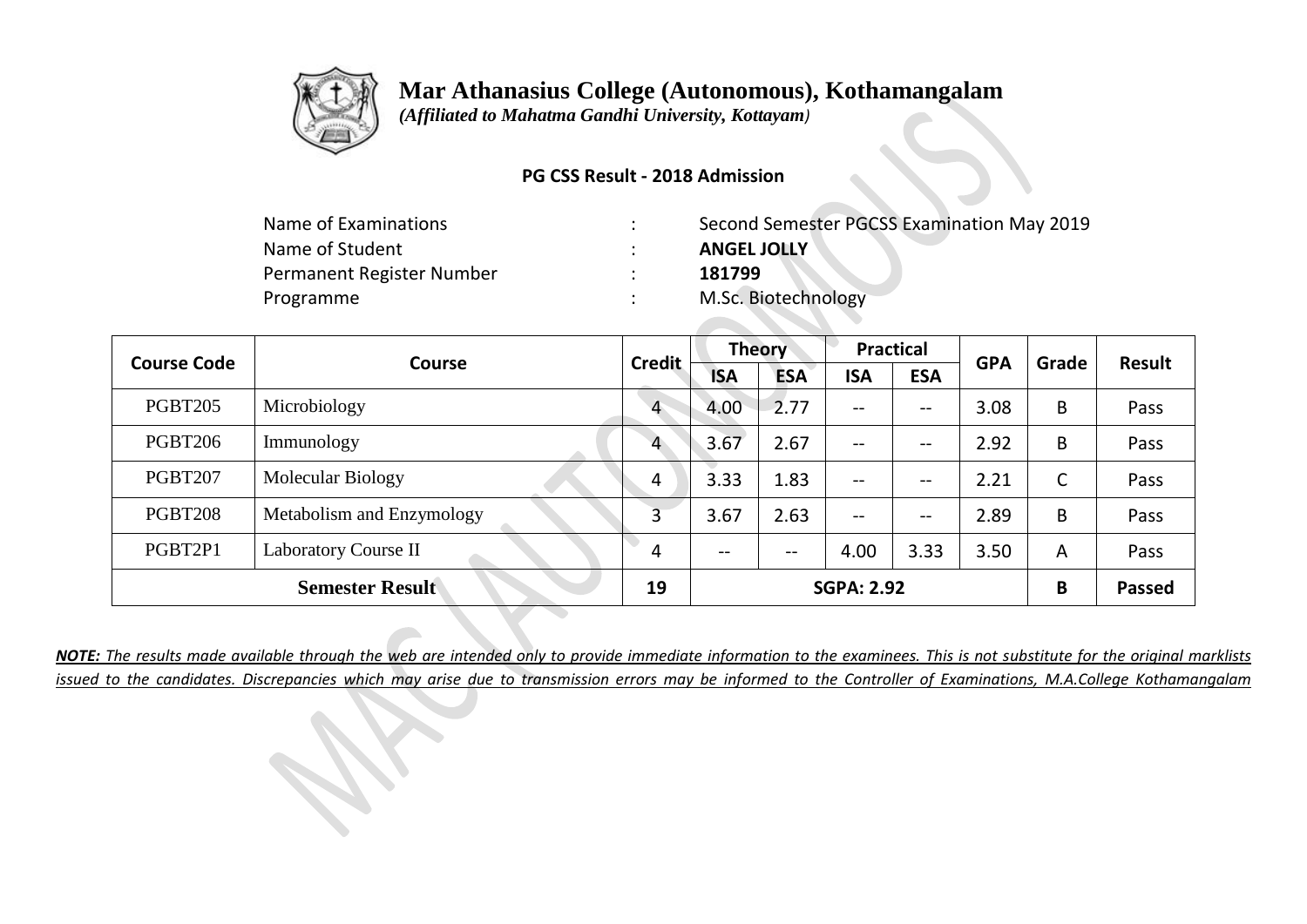

 *(Affiliated to Mahatma Gandhi University, Kottayam)*

### **PG CSS Result - 2018 Admission**

| Name of Examinations      | Second Semester PGCSS Examination May 2019 |
|---------------------------|--------------------------------------------|
| Name of Student           | <b>ARCHANA PRAKASH</b>                     |
| Permanent Register Number | 181800                                     |
| Programme                 | M.Sc. Biotechnology                        |

| <b>Course Code</b> | Course                    | <b>Credit</b>  | <b>Theory</b> |            | <b>Practical</b>  |            | <b>GPA</b> | Grade | <b>Result</b> |
|--------------------|---------------------------|----------------|---------------|------------|-------------------|------------|------------|-------|---------------|
|                    |                           |                | <b>ISA</b>    | <b>ESA</b> | <b>ISA</b>        | <b>ESA</b> |            |       |               |
| <b>PGBT205</b>     | Microbiology              | $\overline{4}$ | 4.00          | 2.83       | $\qquad \qquad -$ | --         | 3.12       | B     | Pass          |
| <b>PGBT206</b>     | Immunology                | 4              | 3.67          | 3.47       | $\qquad \qquad -$ | --         | 3.52       | A     | Pass          |
| <b>PGBT207</b>     | Molecular Biology         | -4             | 3.67          | 3.10       | $\qquad \qquad -$ | --         | 3.24       | B     | Pass          |
| <b>PGBT208</b>     | Metabolism and Enzymology | 3              | 3.67          | 3.07       | $-$               | --         | 3.22       | B     | Pass          |
| PGBT2P1            | Laboratory Course II      | 4              | $- -$         | $- -$      | 4.00              | 3.63       | 3.72       | A     | Pass          |
|                    | <b>Semester Result</b>    | 19             |               |            | <b>SGPA: 3.37</b> |            |            | B     | <b>Passed</b> |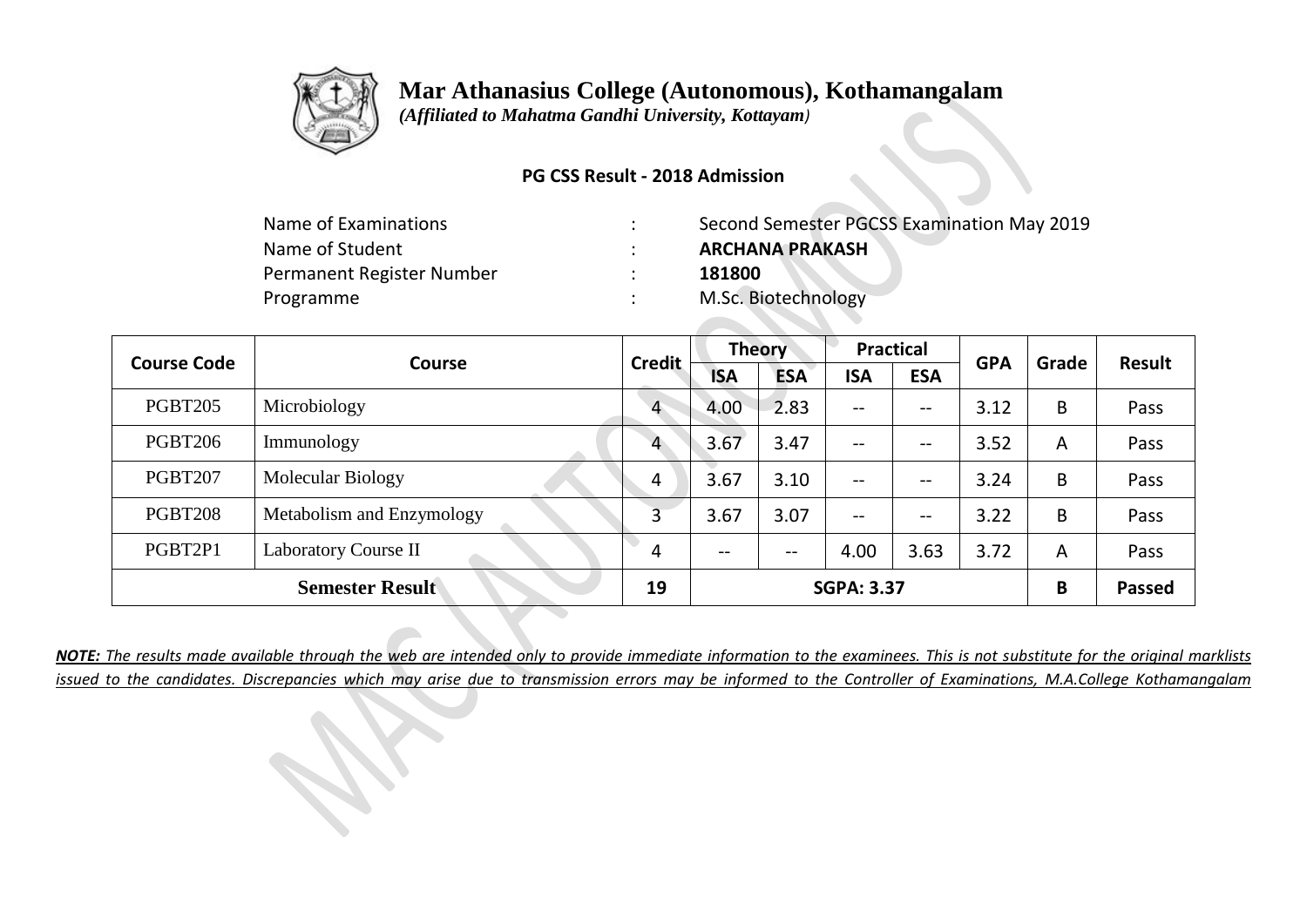

 *(Affiliated to Mahatma Gandhi University, Kottayam)*

### **PG CSS Result - 2018 Admission**

| Name of Examinations      | Second Semester PGCSS Examination May 2019 |
|---------------------------|--------------------------------------------|
| Name of Student           | <b>BIYA BELLERMIN</b>                      |
| Permanent Register Number | 181801                                     |
| Programme                 | M.Sc. Biotechnology                        |

| <b>Course Code</b> | Course                    | <b>Credit</b>  | <b>Theory</b> |            | <b>Practical</b>  |            | <b>GPA</b> | Grade          | Result        |
|--------------------|---------------------------|----------------|---------------|------------|-------------------|------------|------------|----------------|---------------|
|                    |                           |                | <b>ISA</b>    | <b>ESA</b> | <b>ISA</b>        | <b>ESA</b> |            |                |               |
| <b>PGBT205</b>     | Microbiology              | $\overline{4}$ | 4.00          | 3.40       | $\qquad \qquad -$ | --         | 3.55       | $\overline{A}$ | Pass          |
| <b>PGBT206</b>     | Immunology                | $\overline{4}$ | 4.00          | 3.47       | $\qquad \qquad -$ | --         | 3.60       | A              | Pass          |
| <b>PGBT207</b>     | Molecular Biology         | 4              | 4.00          | 3.40       | $\qquad \qquad -$ | --         | 3.55       | $\overline{A}$ | Pass          |
| <b>PGBT208</b>     | Metabolism and Enzymology | 3              | 4.00          | 3.73       | $\qquad \qquad -$ | --         | 3.80       | $\overline{A}$ | Pass          |
| PGBT2P1            | Laboratory Course II      | 4              | --            | --         | 4.00              | 3.86       | 3.90       | $\overline{A}$ | Pass          |
|                    | <b>Semester Result</b>    | 19             |               |            | <b>SGPA: 3.67</b> |            |            | $\mathbf{A}$   | <b>Passed</b> |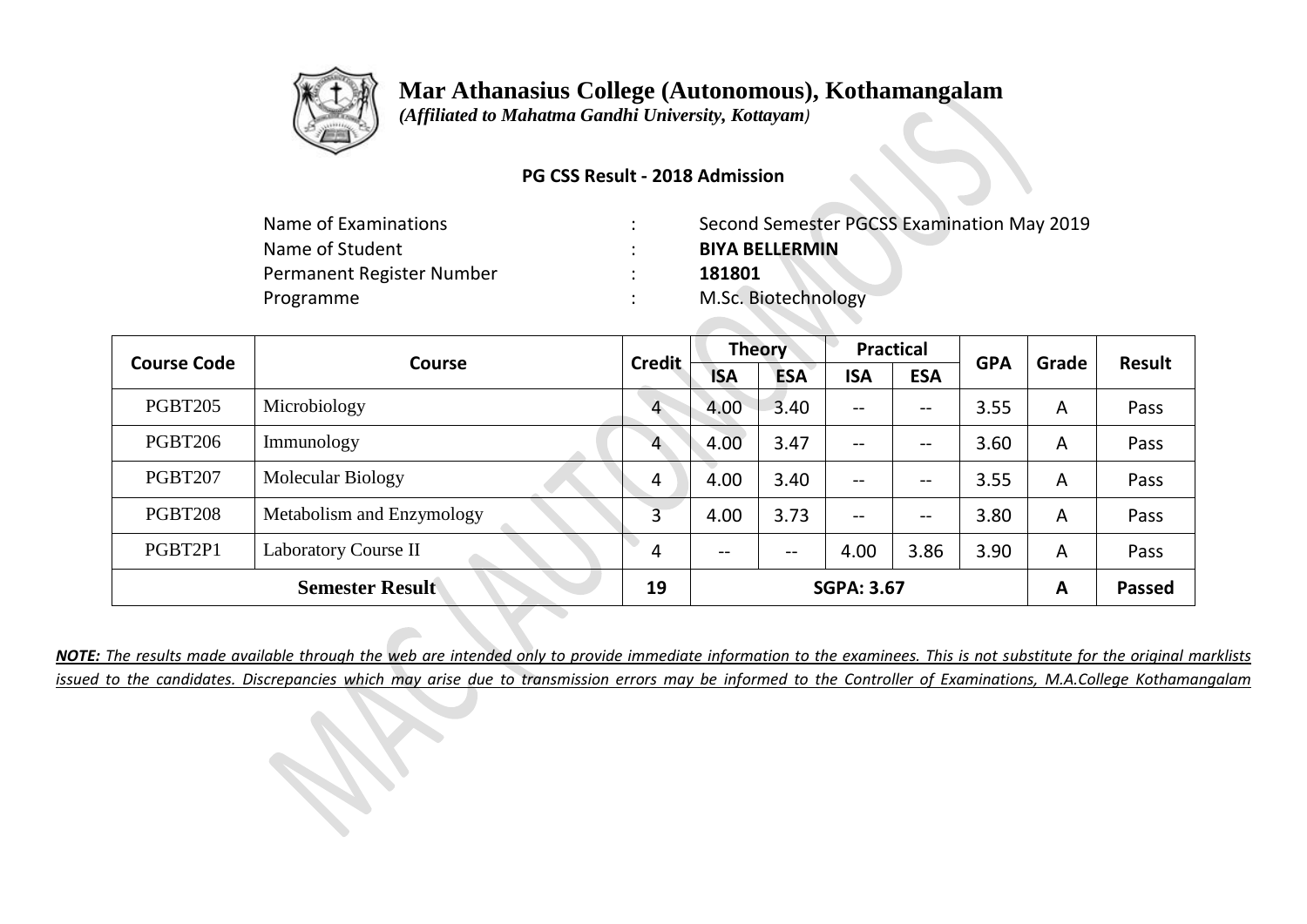

 *(Affiliated to Mahatma Gandhi University, Kottayam)*

### **PG CSS Result - 2018 Admission**

| Name of Examinations      | Second Semester PGCSS Examination May 2019 |
|---------------------------|--------------------------------------------|
| Name of Student           | <b>DIVYA RAJESH</b>                        |
| Permanent Register Number | 181802                                     |
| Programme                 | M.Sc. Biotechnology                        |

| <b>Course Code</b> | <b>Course</b>             | <b>Credit</b>  | <b>Theory</b> |            | <b>Practical</b>         |            | <b>GPA</b> | Grade | <b>Result</b> |
|--------------------|---------------------------|----------------|---------------|------------|--------------------------|------------|------------|-------|---------------|
|                    |                           |                | <b>ISA</b>    | <b>ESA</b> | <b>ISA</b>               | <b>ESA</b> |            |       |               |
| <b>PGBT205</b>     | Microbiology              | $\overline{4}$ | 4.00          | 2.47       | $\overline{\phantom{m}}$ | --         | 2.85       | B     | Pass          |
| <b>PGBT206</b>     | Immunology                | 4              | 3.67          | 2.97       | $- -$                    | --         | 3.15       | B     | Pass          |
| <b>PGBT207</b>     | <b>Molecular Biology</b>  | 4              | 4.00          | 2.47       | $--$                     | --         | 2.85       | B     | Pass          |
| <b>PGBT208</b>     | Metabolism and Enzymology | 3              | 3.67          | 2.40       | $- -$                    | --         | 2.72       | B     | Pass          |
| PGBT2P1            | Laboratory Course II      | 4              | $- -$         | $- -$      | 4.00                     | 3.73       | 3.80       | A     | Pass          |
|                    | <b>Semester Result</b>    | 19             |               |            | <b>SGPA: 3.09</b>        |            |            | B     | <b>Passed</b> |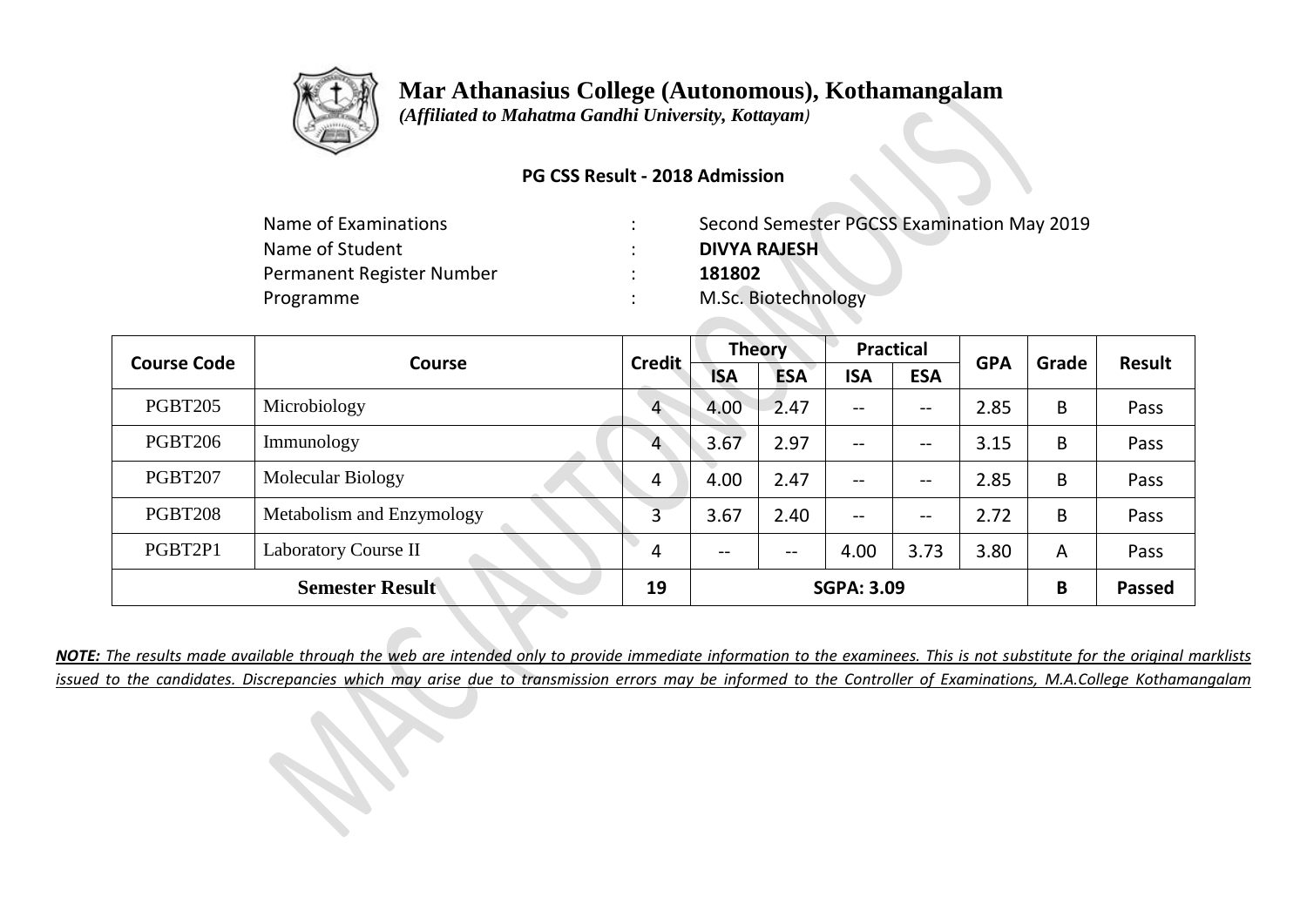

 *(Affiliated to Mahatma Gandhi University, Kottayam)*

### **PG CSS Result - 2018 Admission**

| Name of Examinations      | Second Semester PGCSS Examination May 2019 |
|---------------------------|--------------------------------------------|
| Name of Student           | <b>EMIL MATHEW</b>                         |
| Permanent Register Number | 181803                                     |
| Programme                 | M.Sc. Biotechnology                        |

| <b>Course Code</b> | Course                    | <b>Credit</b>  | <b>Theory</b> |            | <b>Practical</b>         |            | <b>GPA</b> | Grade | Result        |
|--------------------|---------------------------|----------------|---------------|------------|--------------------------|------------|------------|-------|---------------|
|                    |                           |                | <b>ISA</b>    | <b>ESA</b> | <b>ISA</b>               | <b>ESA</b> |            |       |               |
| <b>PGBT205</b>     | Microbiology              | $\overline{4}$ | 3.67          | 2.47       | $--$                     | --         | 2.77       | B     | Pass          |
| <b>PGBT206</b>     | Immunology                | 4              | 3.67          | 2.63       | $--$                     | --         | 2.89       | B     | Pass          |
| <b>PGBT207</b>     | <b>Molecular Biology</b>  | 4              | 3.33          | 2.33       | $\overline{\phantom{m}}$ | --         | 2.58       | B     | Pass          |
| <b>PGBT208</b>     | Metabolism and Enzymology | 3              | 3.67          | 2.23       | $- -$                    | --         | 2.59       | B     | Pass          |
| PGBT2P1            | Laboratory Course II      | 4              | --            | $- -$      | 3.88                     | 3.63       | 3.69       | A     | Pass          |
|                    | <b>Semester Result</b>    | 19             |               |            | <b>SGPA: 2.92</b>        |            |            | B     | <b>Passed</b> |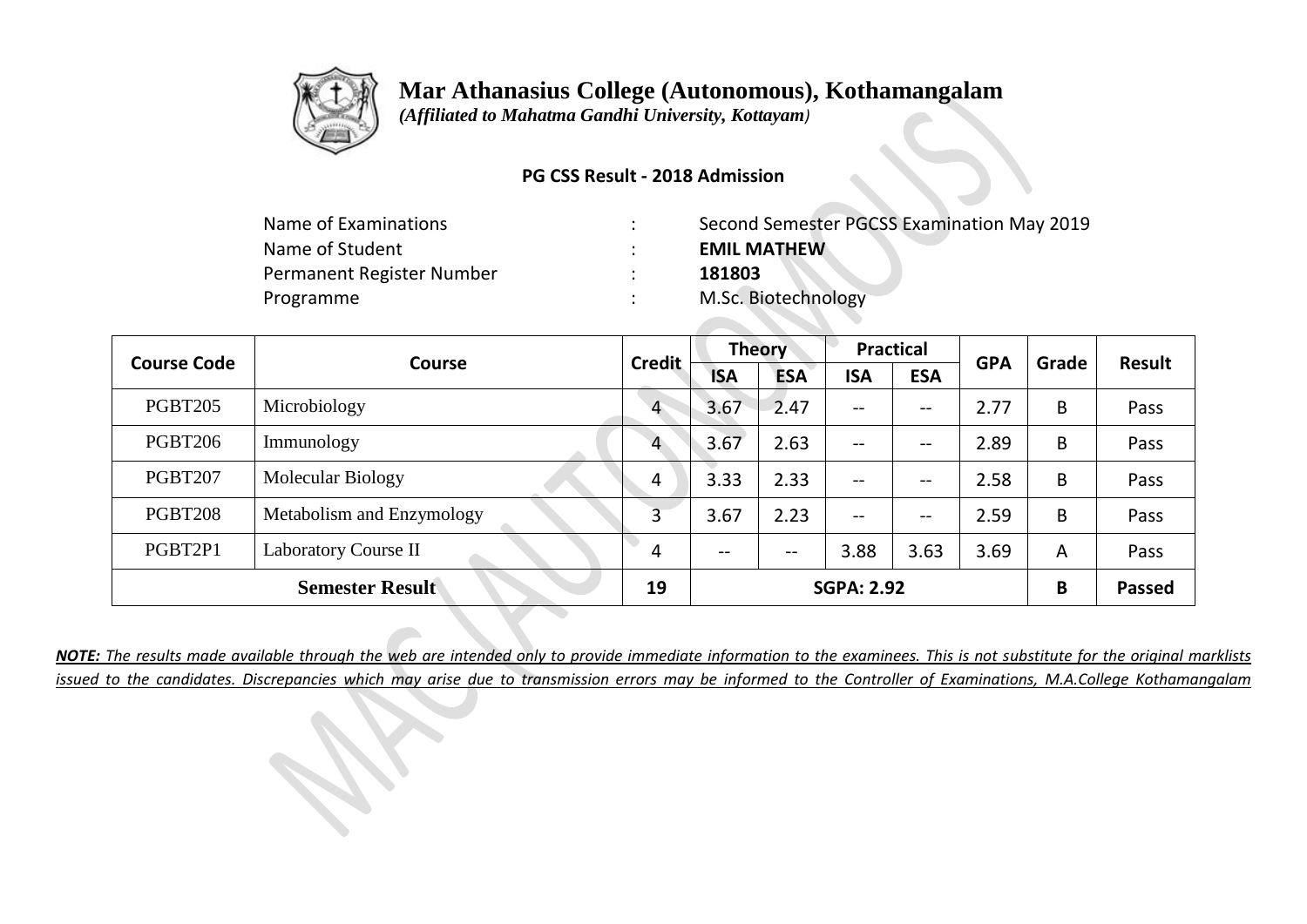

 *(Affiliated to Mahatma Gandhi University, Kottayam)*

### **PG CSS Result - 2018 Admission**

| Name of Examinations      | Second Semester PGCSS Examination May 2019 |
|---------------------------|--------------------------------------------|
| Name of Student           | <b>FEMI ANN BOBY</b>                       |
| Permanent Register Number | 181804                                     |
| Programme                 | M.Sc. Biotechnology                        |

| <b>Course Code</b> | Course                    | <b>Credit</b>  | <b>Theory</b> |            | <b>Practical</b>         |            | <b>GPA</b> | Grade | <b>Result</b> |
|--------------------|---------------------------|----------------|---------------|------------|--------------------------|------------|------------|-------|---------------|
|                    |                           |                | <b>ISA</b>    | <b>ESA</b> | <b>ISA</b>               | <b>ESA</b> |            |       |               |
| <b>PGBT205</b>     | Microbiology              | $\overline{4}$ | 4.00          | 2.97       | $\overline{\phantom{m}}$ | --         | 3.23       | B     | Pass          |
| <b>PGBT206</b>     | Immunology                | $\overline{4}$ | 4.00          | 3.07       | $--$                     | --         | 3.30       | B     | Pass          |
| <b>PGBT207</b>     | <b>Molecular Biology</b>  | 4              | 4.00          | 3.07       | $--$                     | --         | 3.30       | B     | Pass          |
| <b>PGBT208</b>     | Metabolism and Enzymology | 3              | 4.00          | 2.40       | $\overline{\phantom{m}}$ | --         | 2.80       | B     | Pass          |
| PGBT2P1            | Laboratory Course II      | 4              | $- -$         | $- -$      | 4.00                     | 3.73       | 3.80       | A     | Pass          |
|                    | <b>Semester Result</b>    | 19             |               |            | <b>SGPA: 3.31</b>        |            |            | B     | <b>Passed</b> |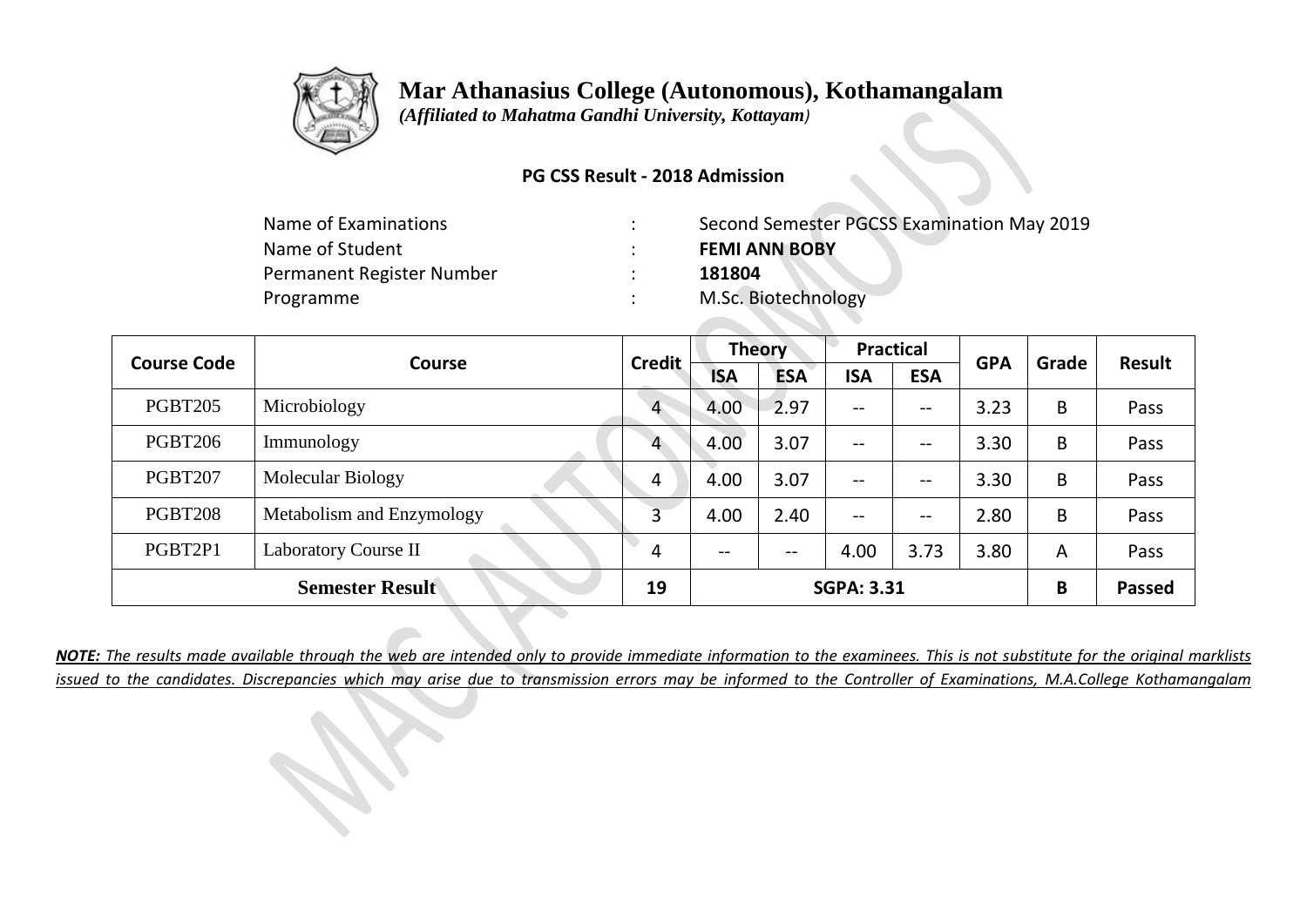

 *(Affiliated to Mahatma Gandhi University, Kottayam)*

### **PG CSS Result - 2018 Admission**

| Name of Examinations      | Second Semester PGCSS Examination May 2019 |
|---------------------------|--------------------------------------------|
| Name of Student           | <b>JEEVAN BAIJU</b>                        |
| Permanent Register Number | 181805                                     |
| Programme                 | M.Sc. Biotechnology                        |

| <b>Course Code</b> | Course                    | <b>Credit</b>  | <b>Theory</b> |            | <b>Practical</b>  |            | <b>GPA</b> | Grade | Result        |
|--------------------|---------------------------|----------------|---------------|------------|-------------------|------------|------------|-------|---------------|
|                    |                           |                | <b>ISA</b>    | <b>ESA</b> | <b>ISA</b>        | <b>ESA</b> |            |       |               |
| <b>PGBT205</b>     | Microbiology              | $\overline{4}$ | 3.33          | $-1.73$    | $--$              | --         | 2.13       | C     | Pass          |
| <b>PGBT206</b>     | Immunology                | 4              | 3.33          | 1.70       | $--$              | --         | 2.11       | C     | Pass          |
| <b>PGBT207</b>     | <b>Molecular Biology</b>  | 4              | 3.00          | 1.93       | $--$              | --         | 2.20       | C     | Pass          |
| <b>PGBT208</b>     | Metabolism and Enzymology | 3              | 3.67          | 2.20       | $- -$             | --         | 2.57       | B     | Pass          |
| PGBT2P1            | Laboratory Course II      | 4              | --            | --         | 3.63              | 3.76       | 3.73       | A     | Pass          |
|                    | <b>Semester Result</b>    | 19             |               |            | <b>SGPA: 2.54</b> |            |            | B     | <b>Passed</b> |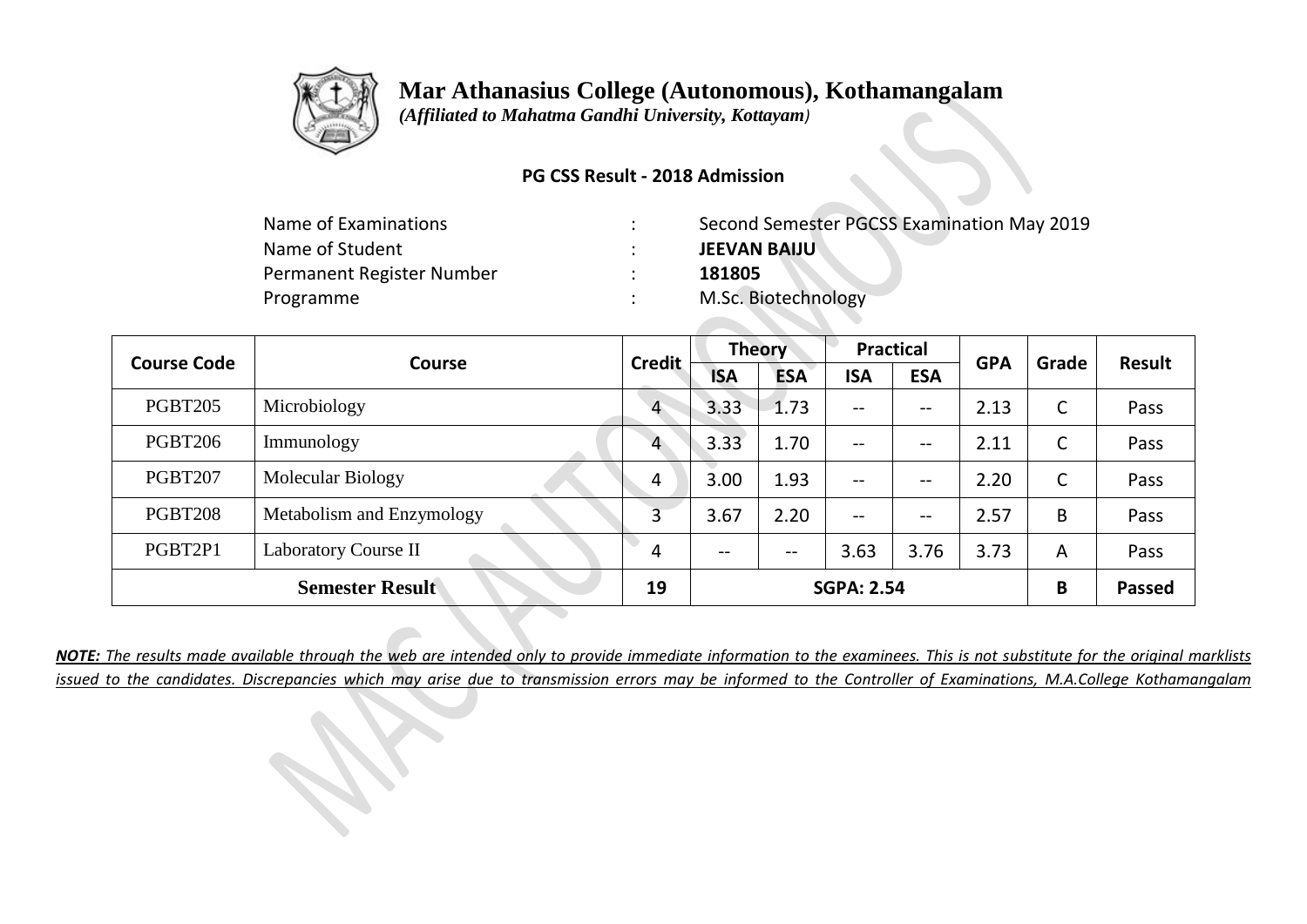

 *(Affiliated to Mahatma Gandhi University, Kottayam)*

### **PG CSS Result - 2018 Admission**

| Name of Examinations      | Second Semester PGCSS Examination May 2019 |
|---------------------------|--------------------------------------------|
| Name of Student           | <b>MARIYA JOHN</b>                         |
| Permanent Register Number | 181806                                     |
| Programme                 | M.Sc. Biotechnology                        |

| <b>Course Code</b> | Course                    | <b>Credit</b>  | <b>Theory</b> |            | <b>Practical</b>         |            | <b>GPA</b> | Grade | Result        |
|--------------------|---------------------------|----------------|---------------|------------|--------------------------|------------|------------|-------|---------------|
|                    |                           |                | <b>ISA</b>    | <b>ESA</b> | <b>ISA</b>               | <b>ESA</b> |            |       |               |
| <b>PGBT205</b>     | Microbiology              | $\overline{4}$ | 3.67          | 2.73       | $--$                     | --         | 2.97       | B     | Pass          |
| <b>PGBT206</b>     | Immunology                | 4              | 4.00          | 2.77       | $--$                     | --         | 3.08       | B     | Pass          |
| <b>PGBT207</b>     | Molecular Biology         | 4              | 3.00          | 2.67       | $\overline{\phantom{m}}$ | --         | 2.75       | B     | Pass          |
| <b>PGBT208</b>     | Metabolism and Enzymology | 3              | 4.00          | 2.73       | $- -$                    | --         | 3.05       | B     | Pass          |
| PGBT2P1            | Laboratory Course II      | 4              | --            | $- -$      | 3.88                     | 3.63       | 3.69       | A     | Pass          |
|                    | <b>Semester Result</b>    | 19             |               |            | <b>SGPA: 3.11</b>        |            |            | B     | <b>Passed</b> |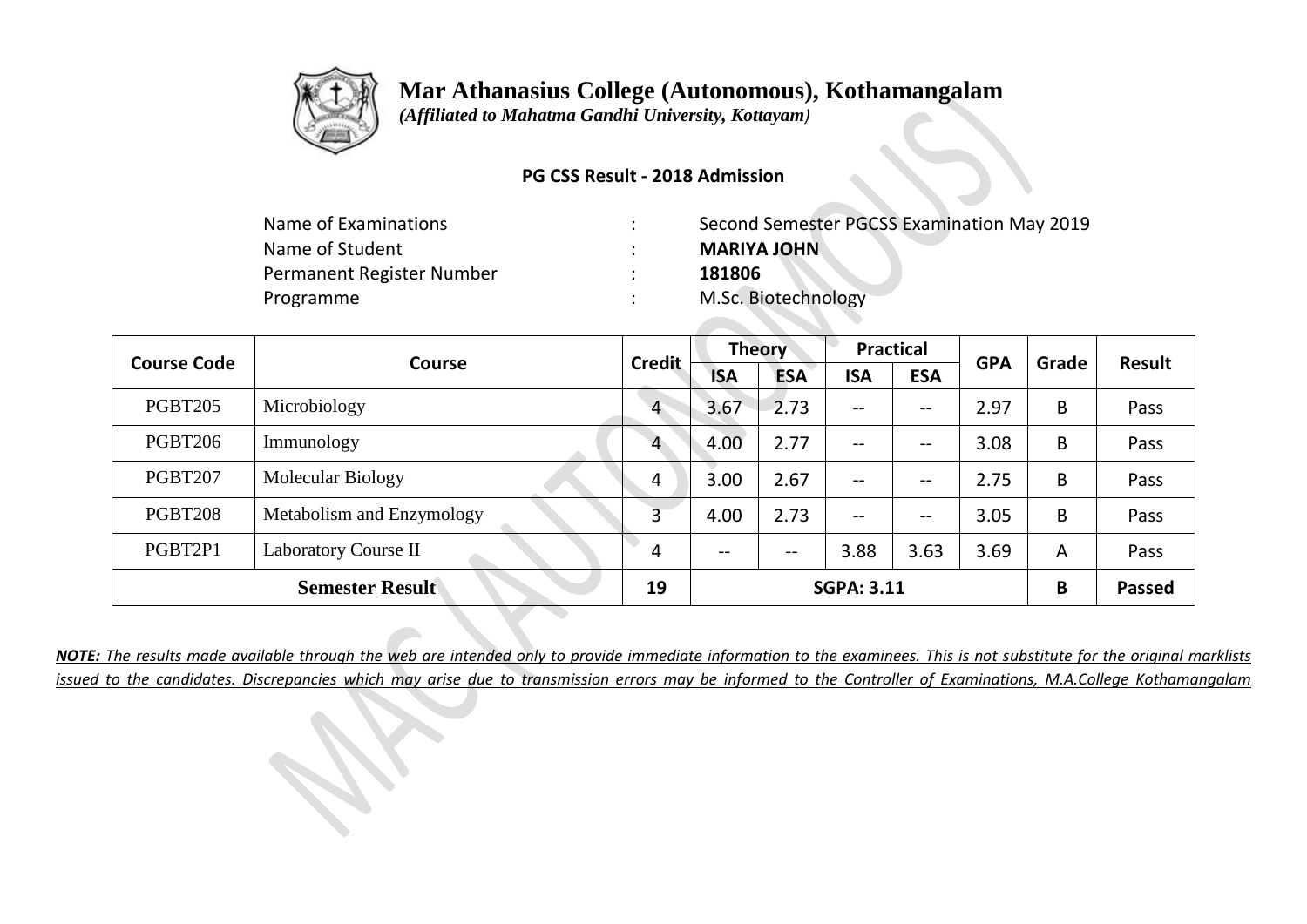

 *(Affiliated to Mahatma Gandhi University, Kottayam)*

### **PG CSS Result - 2018 Admission**

| Second Semester PGCSS Examination May 2019 |
|--------------------------------------------|
| <b>MEREENA GEORGE</b>                      |
| 181807                                     |
| M.Sc. Biotechnology                        |
|                                            |

| <b>Course Code</b> | Course                      | <b>Credit</b>  | <b>Theory</b> |            | <b>Practical</b>         |            | <b>GPA</b> | Grade          | Result        |
|--------------------|-----------------------------|----------------|---------------|------------|--------------------------|------------|------------|----------------|---------------|
|                    |                             |                | <b>ISA</b>    | <b>ESA</b> | <b>ISA</b>               | <b>ESA</b> |            |                |               |
| <b>PGBT205</b>     | Microbiology                | $\overline{4}$ | 4.00          | 2.40       | $\overline{\phantom{m}}$ | --         | 2.80       | B              | Pass          |
| <b>PGBT206</b>     | Immunology                  | 4              | 3.67          | 2.77       | $- -$                    | --         | 3.00       | B              | Pass          |
| <b>PGBT207</b>     | <b>Molecular Biology</b>    | 4              | 3.33          | 3.33       | $- -$                    | --         | 3.33       | B              | Pass          |
| <b>PGBT208</b>     | Metabolism and Enzymology   | 3              | 4.00          | 3.53       | $-$                      | --         | 3.65       | $\overline{A}$ | Pass          |
| PGBT2P1            | <b>Laboratory Course II</b> | 4              | $- -$         | $- -$      | 4.00                     | 3.70       | 3.78       | $\overline{A}$ | Pass          |
|                    | <b>Semester Result</b>      | 19             |               |            | <b>SGPA: 3.29</b>        |            |            | B              | <b>Passed</b> |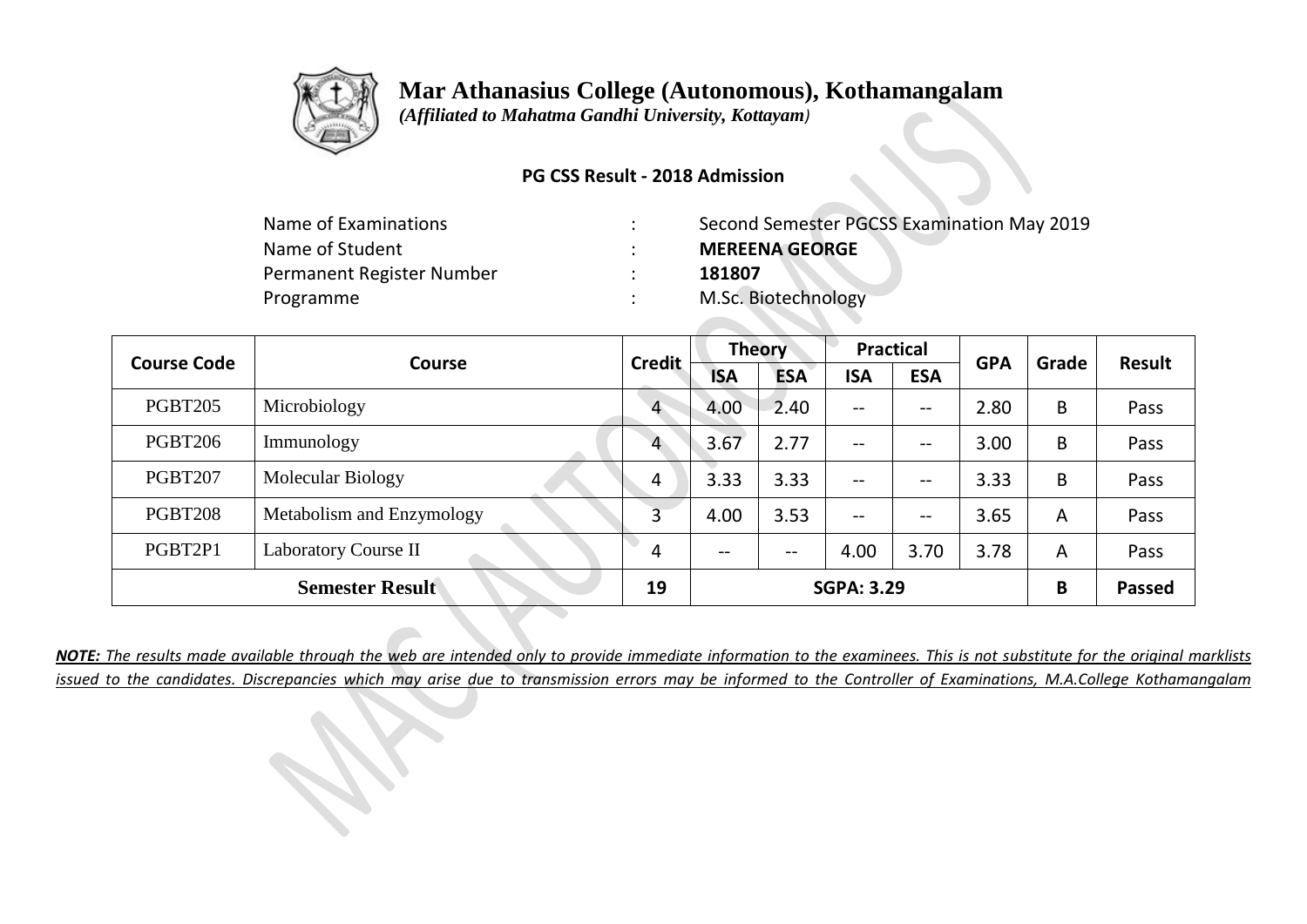

 *(Affiliated to Mahatma Gandhi University, Kottayam)*

### **PG CSS Result - 2018 Admission**

| Name of Examinations      | Second Semester PGCSS Examination May 2019 |
|---------------------------|--------------------------------------------|
| Name of Student           | <b>PAULSON JOY</b>                         |
| Permanent Register Number | 181808                                     |
| Programme                 | M.Sc. Biotechnology                        |

| <b>Course Code</b> | Course                    | <b>Credit</b>  | <b>Theory</b> |            | <b>Practical</b>         |            | <b>GPA</b> | Grade | <b>Result</b> |
|--------------------|---------------------------|----------------|---------------|------------|--------------------------|------------|------------|-------|---------------|
|                    |                           |                | <b>ISA</b>    | <b>ESA</b> | <b>ISA</b>               | <b>ESA</b> |            |       |               |
| <b>PGBT205</b>     | Microbiology              | $\overline{4}$ | 3.33          | 1.07       | $\overline{\phantom{m}}$ | --         | $- -$      | --    | Fail          |
| <b>PGBT206</b>     | Immunology                | $\overline{4}$ | 3.33          | 1.53       | $--$                     | --         | 1.98       | C     | Pass          |
| <b>PGBT207</b>     | Molecular Biology         | 4              | 3.00          | 1.70       | $--$                     | --         | 2.03       | C     | Pass          |
| <b>PGBT208</b>     | Metabolism and Enzymology | 3              | 3.33          | 1.43       | $\overline{\phantom{m}}$ | --         | $- -$      | --    | Fail          |
| PGBT2P1            | Laboratory Course II      | 4              | $- -$         | $- -$      | 3.63                     | 3.76       | 3.73       | A     | Pass          |
|                    | <b>Semester Result</b>    | 19             |               |            | SGPA: --                 |            |            | --    | <b>Failed</b> |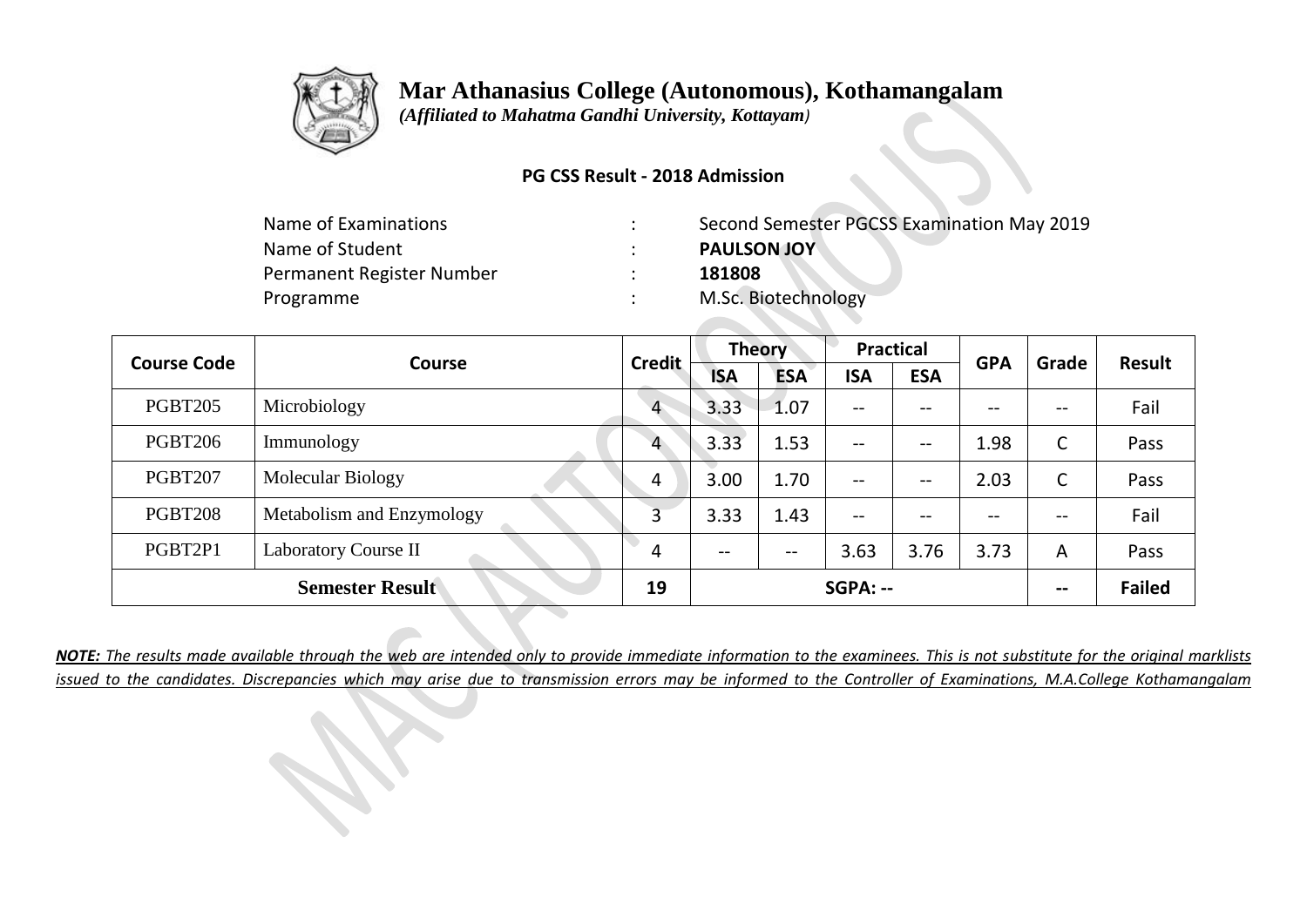

 *(Affiliated to Mahatma Gandhi University, Kottayam)*

### **PG CSS Result - 2018 Admission**

| Name of Examinations      | Second Semester PGCSS Examination May 2019 |
|---------------------------|--------------------------------------------|
| Name of Student           | <b>SONA S</b>                              |
| Permanent Register Number | 181809                                     |
| Programme                 | M.Sc. Biotechnology                        |

| <b>Course Code</b> | Course                    | <b>Credit</b>  | <b>Theory</b> |            | <b>Practical</b>  |            | <b>GPA</b> | Grade | Result        |
|--------------------|---------------------------|----------------|---------------|------------|-------------------|------------|------------|-------|---------------|
|                    |                           |                | <b>ISA</b>    | <b>ESA</b> | <b>ISA</b>        | <b>ESA</b> |            |       |               |
| <b>PGBT205</b>     | Microbiology              | $\overline{4}$ | 4.00          | 2.73       | $--$              | --         | 3.05       | B     | Pass          |
| <b>PGBT206</b>     | Immunology                | 4              | 4.00          | 3.03       | $--$              | --         | 3.27       | B     | Pass          |
| <b>PGBT207</b>     | Molecular Biology         | 4              | 4.00          | 3.43       | $--$              | --         | 3.57       | A     | Pass          |
| <b>PGBT208</b>     | Metabolism and Enzymology | 3              | 3.67          | 3.77       | $--$              | --         | 3.75       | A     | Pass          |
| PGBT2P1            | Laboratory Course II      | 4              | $- -$         | --         | 4.00              | 3.83       | 3.87       | A     | Pass          |
|                    | <b>Semester Result</b>    | 19             |               |            | <b>SGPA: 3.49</b> |            |            | B     | <b>Passed</b> |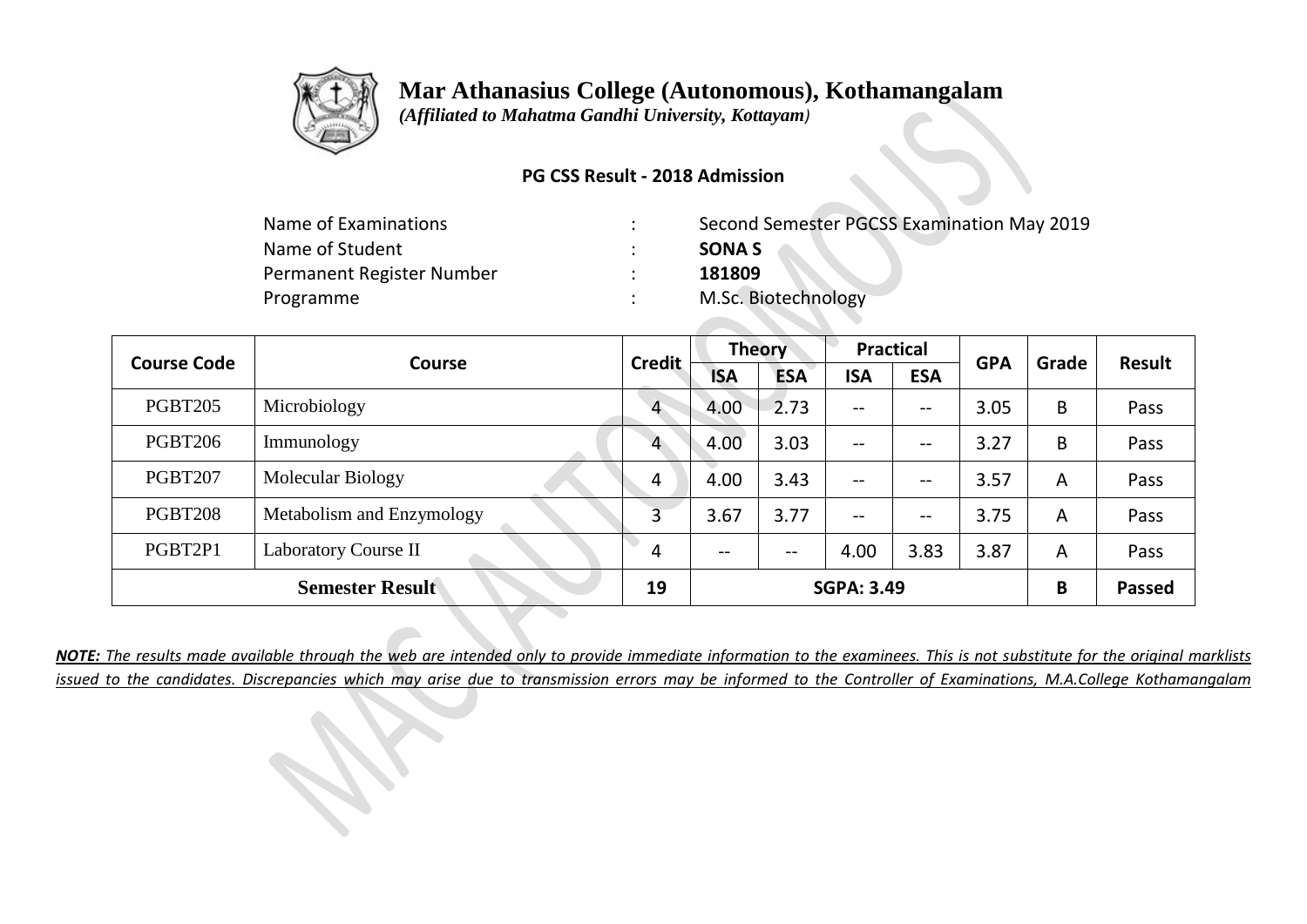

 *(Affiliated to Mahatma Gandhi University, Kottayam)*

### **PG CSS Result - 2017 Admission**

| Name of Examination       | Second Semester PGCSS (Supplementary/Improvement) |
|---------------------------|---------------------------------------------------|
|                           | <b>Examination May 2019</b>                       |
| Name of Student           | <b>ANANYA V SANTHOSHKUMAR</b>                     |
| Permanent Register Number | 172789                                            |
| Programme                 | M.Sc. Biotechnology                               |

|                    | Course            | <b>Credit</b> | <b>Theory</b> |                           | <b>Practical</b> |            | <b>GPA</b> | Grade  |               |
|--------------------|-------------------|---------------|---------------|---------------------------|------------------|------------|------------|--------|---------------|
| <b>Course Code</b> |                   |               | <b>ISA</b>    | <b>ESA</b>                | <b>ISA</b>       | <b>ESA</b> |            |        | <b>Result</b> |
| <b>PGBT206</b>     | <i>Immunology</i> | Δ             | 3.50          | 1 <sub>52</sub><br>ر ر. د | $- -$            | $- -$      | 2.02       | ∽<br>◡ | Pass          |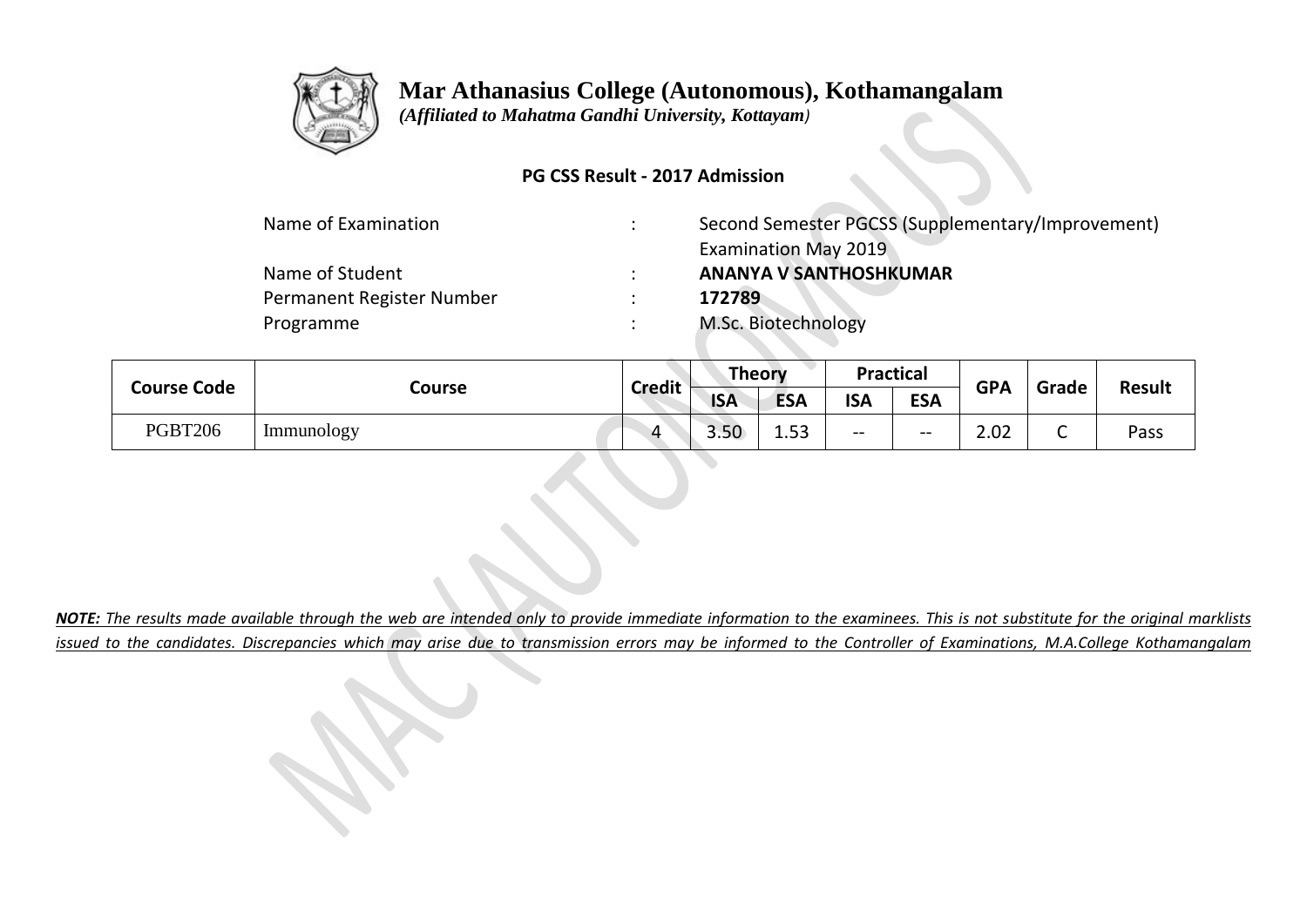

 *(Affiliated to Mahatma Gandhi University, Kottayam)*

### **PG CSS Result - 2017 Admission**

| Name of Examination       | $\bullet$ | Second Semester PGCSS (Supplementary/Improvement) |
|---------------------------|-----------|---------------------------------------------------|
|                           |           | <b>Examination May 2019</b>                       |
| Name of Student           | $\bullet$ | <b>ATHIRA VISWARAJAN</b>                          |
| Permanent Register Number |           | 172795                                            |
| Programme                 |           | M.Sc. Biotechnology                               |

|                    | Course                    | <b>Credit</b> | <b>Theory</b> |            | <b>Practical</b> |            | <b>GPA</b> |       | <b>Result</b> |
|--------------------|---------------------------|---------------|---------------|------------|------------------|------------|------------|-------|---------------|
| <b>Course Code</b> |                           |               | <b>ISA</b>    | <b>ESA</b> | <b>ISA</b>       | <b>ESA</b> |            | Grade |               |
| PGBT208            | Metabolism and Enzymology |               | ר ר<br>3.33   | Ab         | $- -$            | --         | $- -$      | --    | Fail          |